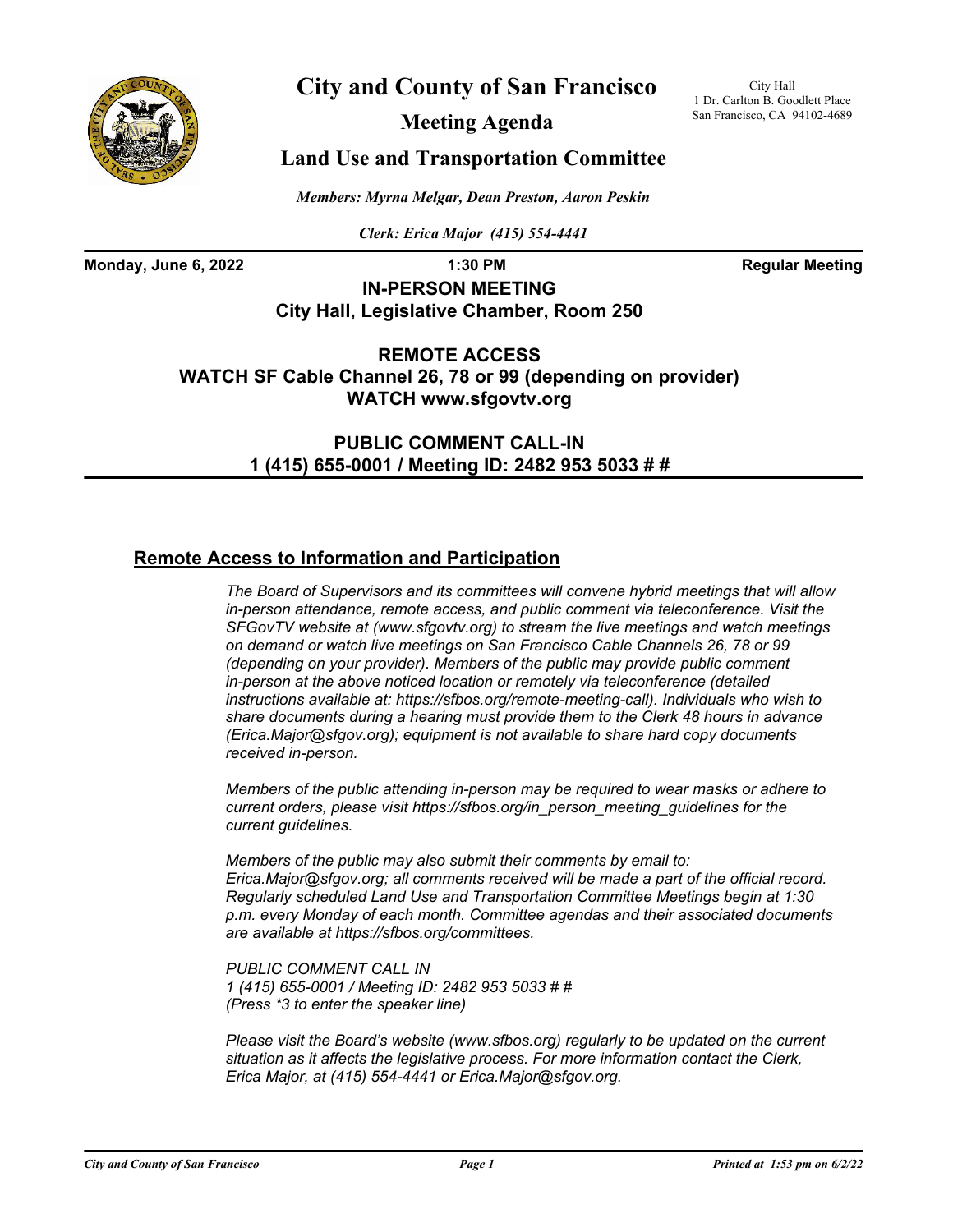# **ROLL CALL AND ANNOUNCEMENTS**

### **AGENDA CHANGES**

### **COMMUNICATIONS**

# **REGULAR AGENDA**

#### **1. [220401](http://sfgov.legistar.com/gateway.aspx?m=l&id=38593) [Street Name Change - From "Hahn Street" to "Mrs. Jackson Way"] Sponsor: Walton**

Resolution renaming Hahn Street, between Visitacion Avenue and Sunnydale Avenue, to "Mrs. Jackson Way;" with additional post passage directives to Public Works, the Municipal Transportation Agency, and the County Surveyor.

4/12/22; REFERRED FOR ADOPTION WITHOUT COMMITTEE REFERENCE AGENDA AT THE NEXT BOARD MEETING to the Board of Supervisors.

4/19/22; REFERRED to the Land Use and Transportation Committee.

5/10/22; REFERRED TO DEPARTMENT.

5/17/22; REFERRED TO DEPARTMENT.

5/17/22; RESPONSE RECEIVED.

5/17/22; SUBSTITUTED AND ASSIGNED to the Land Use and Transportation Committee.

5/25/22; RESPONSE RECEIVED.

5/25/22; RESPONSE RECEIVED.

5/27/22; RESPONSE RECEIVED.

*The Chair intends to entertain a motion to refer this item to the full Board as a Committee Report for consideration on June 7, 2022.*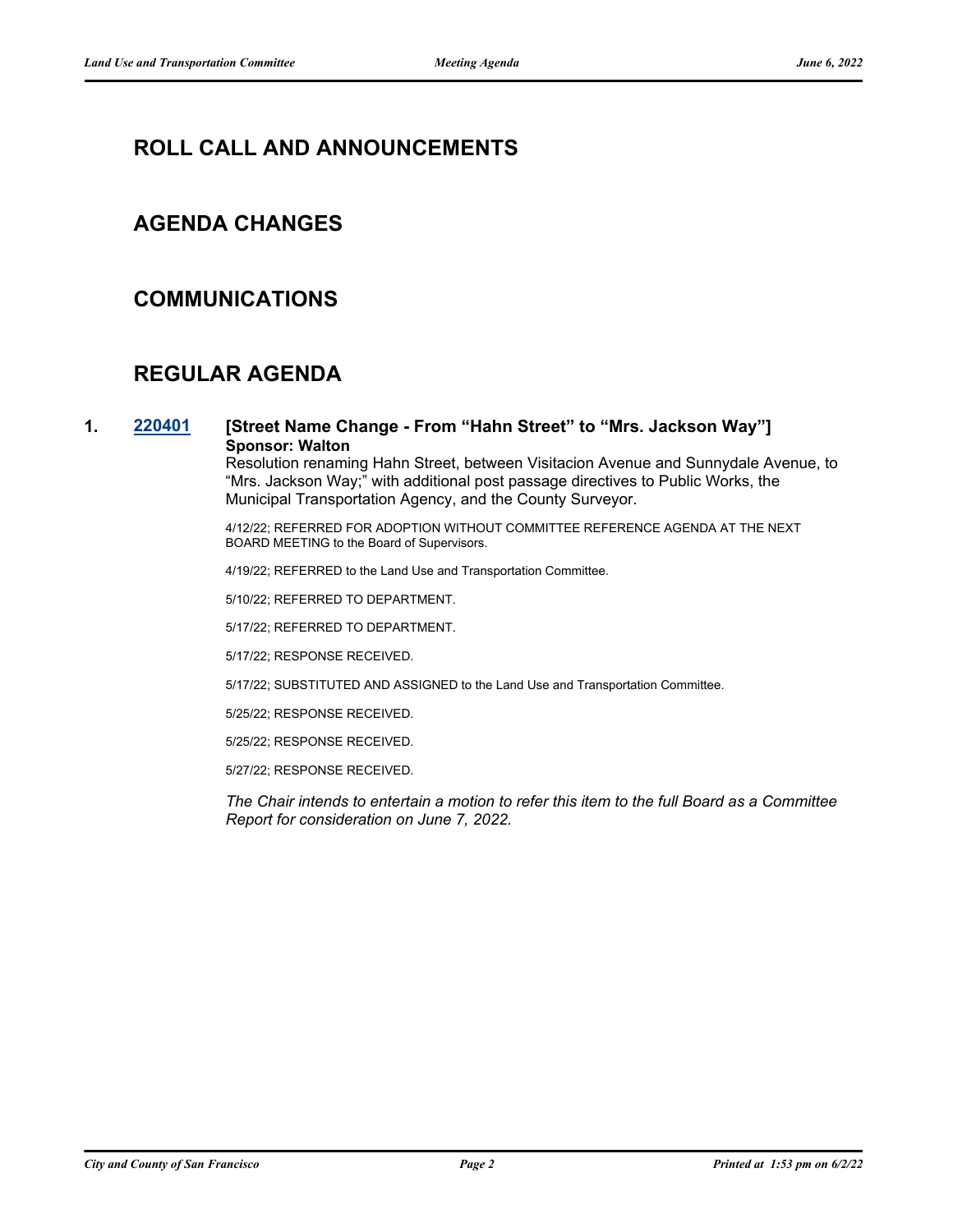## **2. [220448](http://sfgov.legistar.com/gateway.aspx?m=l&id=38640) [Resolution of Intention to Vacate Streets - Portions of Griffith Street and Hudson Avenue as Part of 900 Innes Avenue Park Development and Public Utility Easements at 700 Innes Avenue]**

#### **Sponsors: Mayor; Walton**

Resolution declaring the intention of the Board to order the vacation of 1) a portion of Griffith Street and a portion of Hudson Avenue, generally bounded by Assessor's Parcel Block No. 4629A, Lot No. 010, a portion of Hudson Avenue at Assessor's Parcel Block No. 4646, Lot Nos. 001, 002, and 003, a portion of Innes Avenue and a portion of Griffith Street at Assessor's Parcel Block No. 4645, Lot No. 010, a portion of Hudson Avenue at Assessor's Parcel Block No. 4630, Lot No. 002, and a portion of Galvez Avenue ("the Street Vacation Area"), to facilitate the development of the 900 Innes Avenue (India Basin) Park Development; 2) an unaccepted ten-foot public utility easements affecting portions of Assessor's Parcel Block No. 4607, Lot Nos. 024 and 025; Assessor's Parcel Block No. 4620, Lot Nos. 001 and 002 (with Lot No. 002 more recently referred to by the City as Lot Nos. 004 and 005); Assessor's Parcel Block No. 4621, Lot No. 100; Assessor's Parcel Block No. 4606, Lot No. 026; Assessor's Parcel Block No. 4631, Lot Nos. 001 and 002; and Assessor's Parcel Block No. 4644, Lot Nos. 009 and 010, to facilitate the development of the India Basin Mixed-Use Project; and setting the hearing date for all persons interested in the proposed vacation of said public right-of-way.

4/26/22; RECEIVED AND ASSIGNED to the Land Use and Transportation Committee.

5/6/22; REFERRED TO DEPARTMENT.

*The Chair intends to entertain a motion to refer this item to the full Board as a Committee Report for consideration on June 7, 2022.*

#### **3. [220450](http://sfgov.legistar.com/gateway.aspx?m=l&id=38642) [Street Vacation Order and Interdepartmental Property Transfer for 900 Innes Avenue Park Development - Public Utility Easement Vacation Order for India Basin Mixed-Use Project at 700 Innes Avenue] Sponsors: Mayor; Walton**

Ordinance 1) ordering the street vacation of a portion of Griffith Street and a portion of Hudson Avenue, generally bounded by Assessor's Parcel Block No. 4629A, Lot No. 010, a portion of Hudson Avenue at Assessor's Parcel Block No. 4646, Lot Nos. 001, 002, and 003, a portion of Innes Avenue and a portion of Griffith Street at Assessor's Parcel Block No. 4645, Lot No. 010, a portion of Hudson Avenue at Assessor's Parcel Block No. 4630, Lot No. 002, and a portion of Galvez Avenue ("the Street Vacation Area"), to facilitate the development of the 900 Innes Avenue (India Basin) Park Development; 2) ordering the vacation of unaccepted ten-foot public utility easements affecting portions of Assessor's Parcel Block No. 4607, Lot Nos. 024 and 025; Block 4620, Lot Nos. 001 and 002 (Lot No. 002 more recently referred to by the City as Lot Nos. 004 and 005); Block No. 4621, Lot No. 100; Block No. 4606, Lot No. 026; Block No. 4631, Lot Nos. 001 and 002; and Assessor's Parcel Block No. 4644, Lot Nos. 009 and 010, to facilitate the development of the India Basin Mixed-Use Project; 3) approving the interdepartmental transfer of the Street Vacation Area from Public Works to the Recreation and Park Department; 4) authorizing official acts in connection with this Ordinance, as defined herein; adopting findings under the California Environmental Quality Act; and making findings of consistency with the General Plan, and the eight priority policies of Planning Code, Section 101.1.

4/26/22; ASSIGNED UNDER 30 DAY RULE to the Land Use and Transportation Committee.

5/6/22; REFERRED TO DEPARTMENT.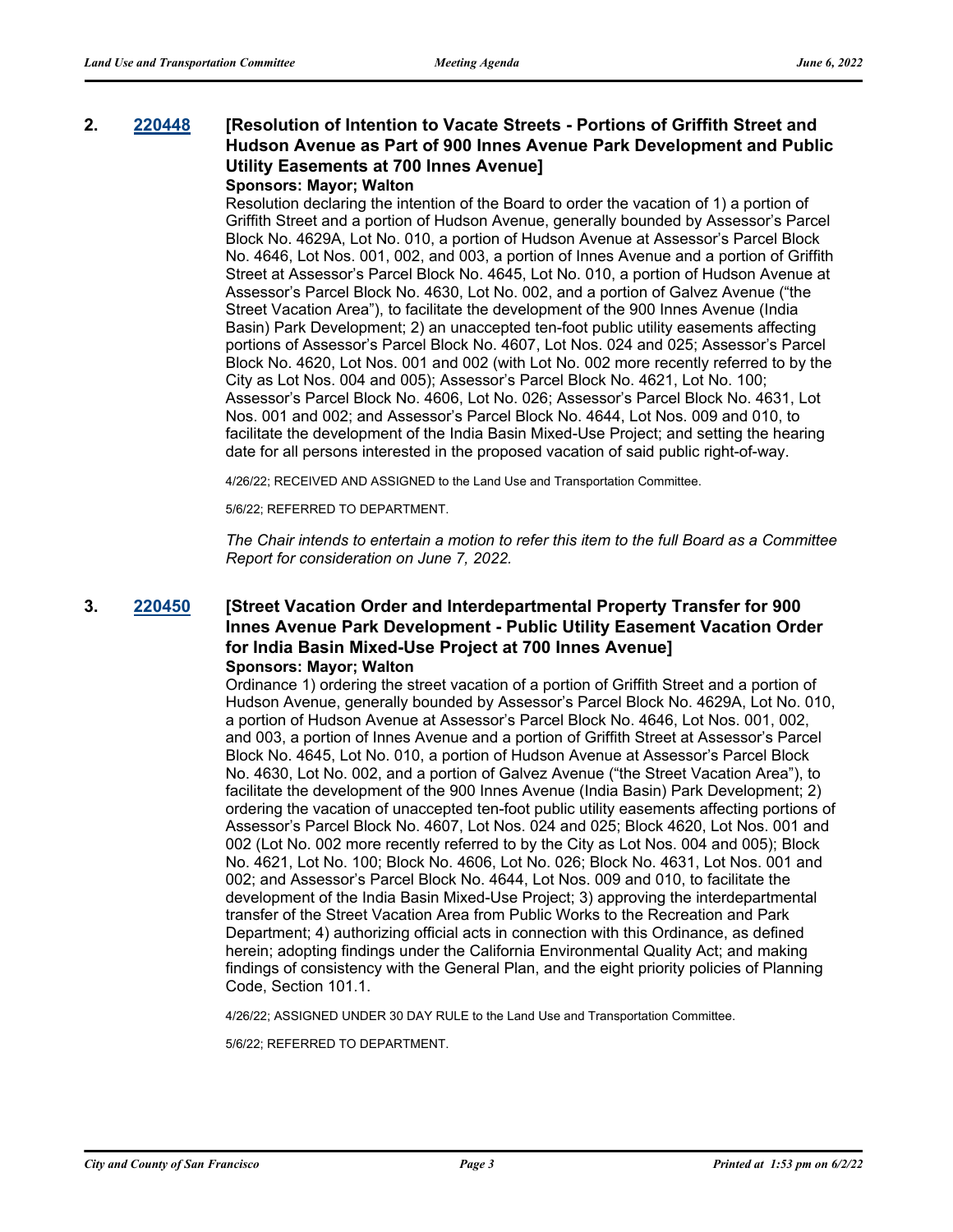#### **4. [220342](http://sfgov.legistar.com/gateway.aspx?m=l&id=38534) [Planning Code - Fire-Damaged Liquor Stores in North Beach Neighborhood Commercial District] Sponsor: Peskin**

Ordinance amending the Planning Code to extend the time, from three to six years from the date of a fire, for a temporary closure of a liquor store in the North Beach Neighborhood Commercial District (NCD) as a result of the fire to not result in an abandonment of such use, and for the relocation of such use to another location in the North Beach NCD to not require a new Conditional Use permit; affirming the Planning Department's determination under the California Environmental Quality Act; and making findings of consistency with the General Plan, and the eight priority policies of Planning Code, Section 101.1, and findings of public necessity, convenience, and welfare under Planning Code, Section 302.

4/5/22; ASSIGNED to the Land Use and Transportation Committee.

4/8/22; REFERRED TO DEPARTMENT.

4/28/22; RESPONSE RECEIVED.

5/24/22; RESPONSE RECEIVED.

*The Chair intends to entertain a motion to refer this item to the full Board as a Committee Report for consideration on June 7, 2022.*

#### **5. [211300](http://sfgov.legistar.com/gateway.aspx?m=l&id=38170) [Planning Code, Zoning Map - Group Housing Special Use District] Sponsors: Peskin; Melgar**

Ordinance amending the Planning Code to create the Group Housing Special Use District; affirming the Planning Department's determination under the California Environmental Quality Act; and making findings of consistency with the General Plan, and the eight priority policies of Planning Code, Section 101.1, and findings of public necessity, convenience, and welfare under Planning Code, Section 302.

12/14/21; ASSIGNED UNDER 30 DAY RULE to the Land Use and Transportation Committee.

12/23/21; REFERRED TO DEPARTMENT.

2/15/22; RESPONSE RECEIVED.

2/25/22; NOTICED.

3/7/22; AMENDED, AN AMENDMENT OF THE WHOLE BEARING SAME TITLE.

3/7/22; CONTINUED TO CALL OF THE CHAIR AS AMENDED.

5/27/22; NOTICED.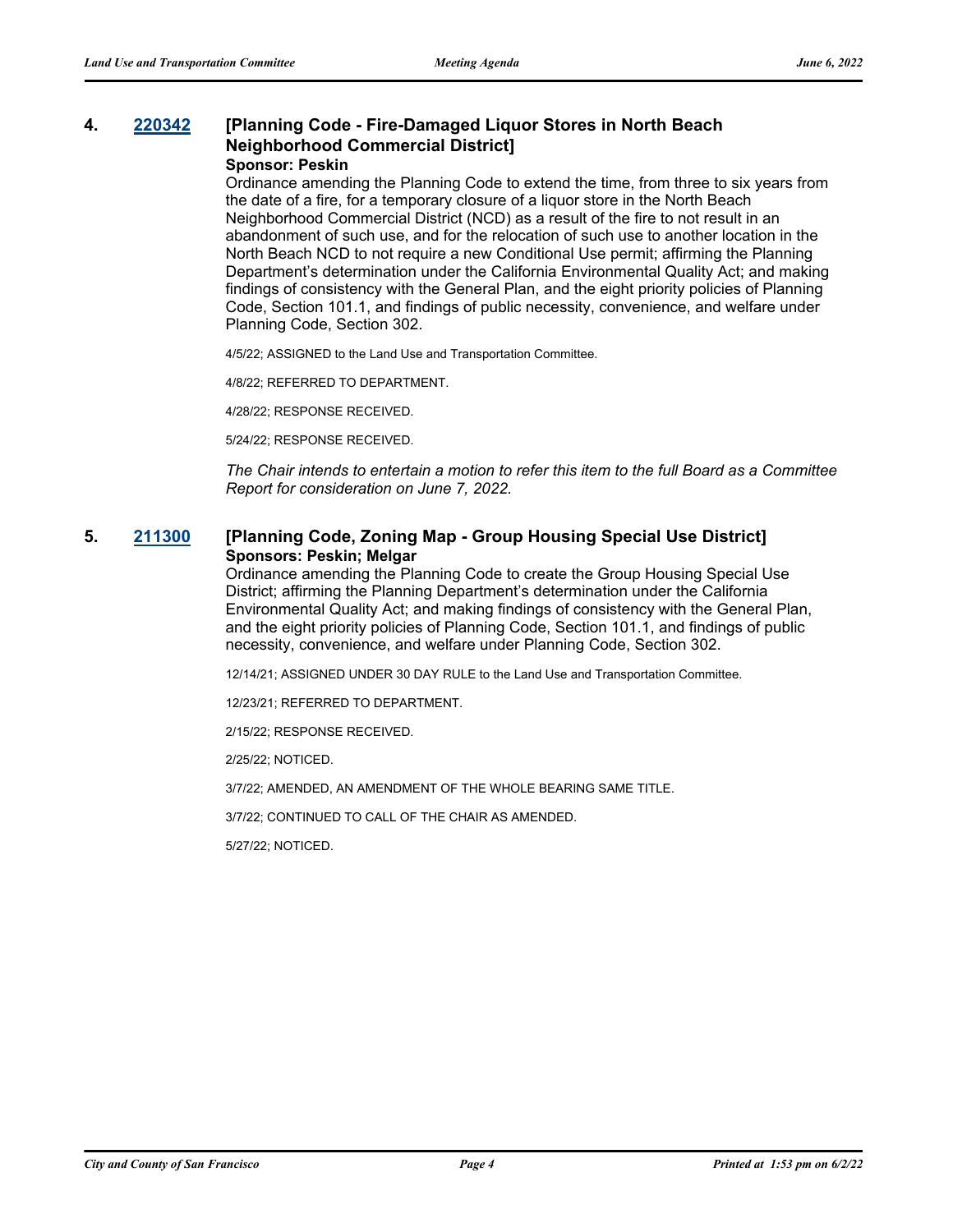#### **6. [220446](http://sfgov.legistar.com/gateway.aspx?m=l&id=38638) [Planning, Administrative, Subdivision Codes; Zoning Map - Density Exception in Residential Districts] Sponsors: Mandelman; Melgar**

Ordinance amending the Planning Code to rezone all Residential, One Family (RH-1) zoning districts, except for Residential One Family, Detached (RH-1(D)) districts, to Residential, Two Family (RH-2) zoning districts; to rezone the RH-1(D) districts to a new class of residential district called Residential, Two Family, Detached (RH-2(D)) districts; and to provide a density limit exception to permit up to four dwelling units per lot, and up to six dwelling units per lot in Corner Lots, in all RH (Residential, House) zoning districts, subject to certain requirements, including among others the replacement of protected units; amending the Administrative Code to require new dwelling units constructed pursuant to the density limit exception to be subject to the rent increase limitations of the Rent Ordinance; amending the Subdivision Code to authorize a subdivider that is constructing new dwelling units pursuant to the density exception to submit an application for condominium conversion or a condominium map that includes the existing dwelling units and the new dwelling units that constitute the project; affirming the Planning Department's determination under the California Environmental Quality Act; and making findings of consistency with the General Plan and the eight priority policies of Planning Code, Section 101.1, and findings of public necessity, convenience, and welfare under Planning Code, Section 302.

4/25/22; AMENDED, AN AMENDMENT OF THE WHOLE BEARING SAME TITLE.

4/25/22; DUPLICATED.

4/25/22; CONTINUED AS AMENDED.

5/9/22; AMENDED, AN AMENDMENT OF THE WHOLE BEARING SAME TITLE.

5/9/22; CONTINUED AS AMENDED.

5/16/22; AMENDED, AN AMENDMENT OF THE WHOLE BEARING SAME TITLE.

5/16/22; CONTINUED AS AMENDED.

#### **7. [211276](http://sfgov.legistar.com/gateway.aspx?m=l&id=38146) [Hearing - Review of MOHCD's BMR Program] Sponsor: Safai**

Hearing on the review and status of the Mayor's Office of Housing and Community Development's (MOHCD) Below Market Rate (BMR) Program, including inquiring about the number of participants in the Program, what Area Median Income's (AMI) are currently being serviced, the Program's funding availability, participant demographics, number of units in development, and number of units currently available; and requesting MOHCD to report.

12/7/21; RECEIVED AND ASSIGNED to the Land Use and Transportation Committee.

12/15/21; REFERRED TO DEPARTMENT.

2/28/22; CONTINUED TO CALL OF THE CHAIR.

### **ADJOURNMENT**

*NOTE: Pursuant to Government Code Section 65009, the following notice is hereby given: if you challenge, in court, the general plan amendments or planning code and zoning map amendments described above, you may be limited to raising only those issues you or someone else raised at the public hearing described in this notice, or in written correspondence delivered to the Board of Supervisors at, or prior to, the public hearing.*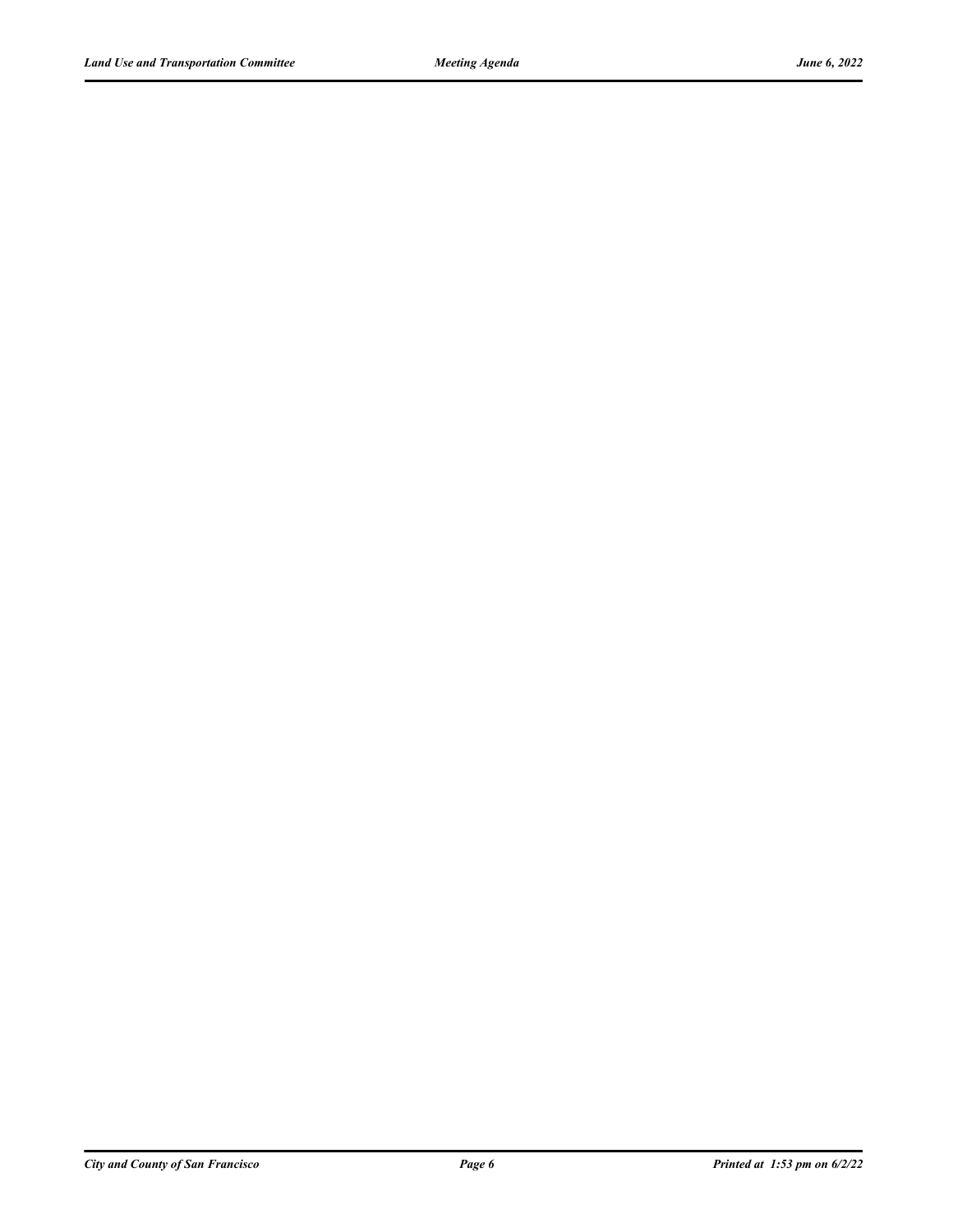# **LEGISLATION UNDER THE 30-DAY RULE**

*NOTE: The following legislation will not be considered at this meeting. Board Rule 3.22 provides that when an Ordinance or Resolution is introduced which would CREATE OR REVISE MAJOR CITY POLICY, the Committee to which the legislation is assigned shall not consider the legislation until at least thirty days after the date of introduction. The provisions of this rule shall not apply to the routine operations of the departments of the City or when a legal time limit controls the hearing timing. In general, the rule shall not apply to hearings to consider subject matter when no legislation has been presented, nor shall the rule apply to resolutions which simply URGE action to be taken.*

### **[220507](http://sfgov.legistar.com/gateway.aspx?m=l&id=38699) [Planning Code - Landmark Designation - 200 Rhode Island Street (aka Takahashi Trading Company)]**

Ordinance amending the Planning Code to designate 200 Rhode Island Street (aka Takahashi Trading Company), Assessor's Parcel Block No. 3936, Lot No. 001, as a Landmark consistent with the standards set forth in Article 10 of the Planning Code; affirming the Planning Department's determination under the California Environmental Quality Act; and making public necessity, convenience, and welfare findings under Planning Code, Section 302, and findings of consistency with the General Plan, and the eight priority policies of Planning Code, Section 101.1. (Historic Preservation Commission)

4/26/22; RECEIVED FROM DEPARTMENT.

5/10/22; ASSIGNED UNDER 30 DAY RULE to the Land Use and Transportation Committee.

### **[220542](http://sfgov.legistar.com/gateway.aspx?m=l&id=38734) [Planning Code - Temporary Safe Overnight Parking and Cannabis Retail Uses]**

#### **Sponsor: Safai**

Ordinance amending the Planning Code to allow long-term parking of and overnight camping in vehicles and ancillary uses on parcels designated and authorized for use as Vehicle Triage Centers or Safe Parking Program sites, as a temporary use; extending the date for expiration of temporary cannabis retail uses to January 1, 2024; affirming the Planning Department's determination under the California Environmental Quality Act; and making findings of consistency with the General Plan, and the eight priority policies of Planning Code, Section 101.1, and public necessity, convenience, and welfare findings pursuant to Planning Code, Section 302.

5/10/22; ASSIGNED UNDER 30 DAY RULE to the Land Use and Transportation Committee.

5/18/22; REFERRED TO DEPARTMENT.

6/1/22; RESPONSE RECEIVED.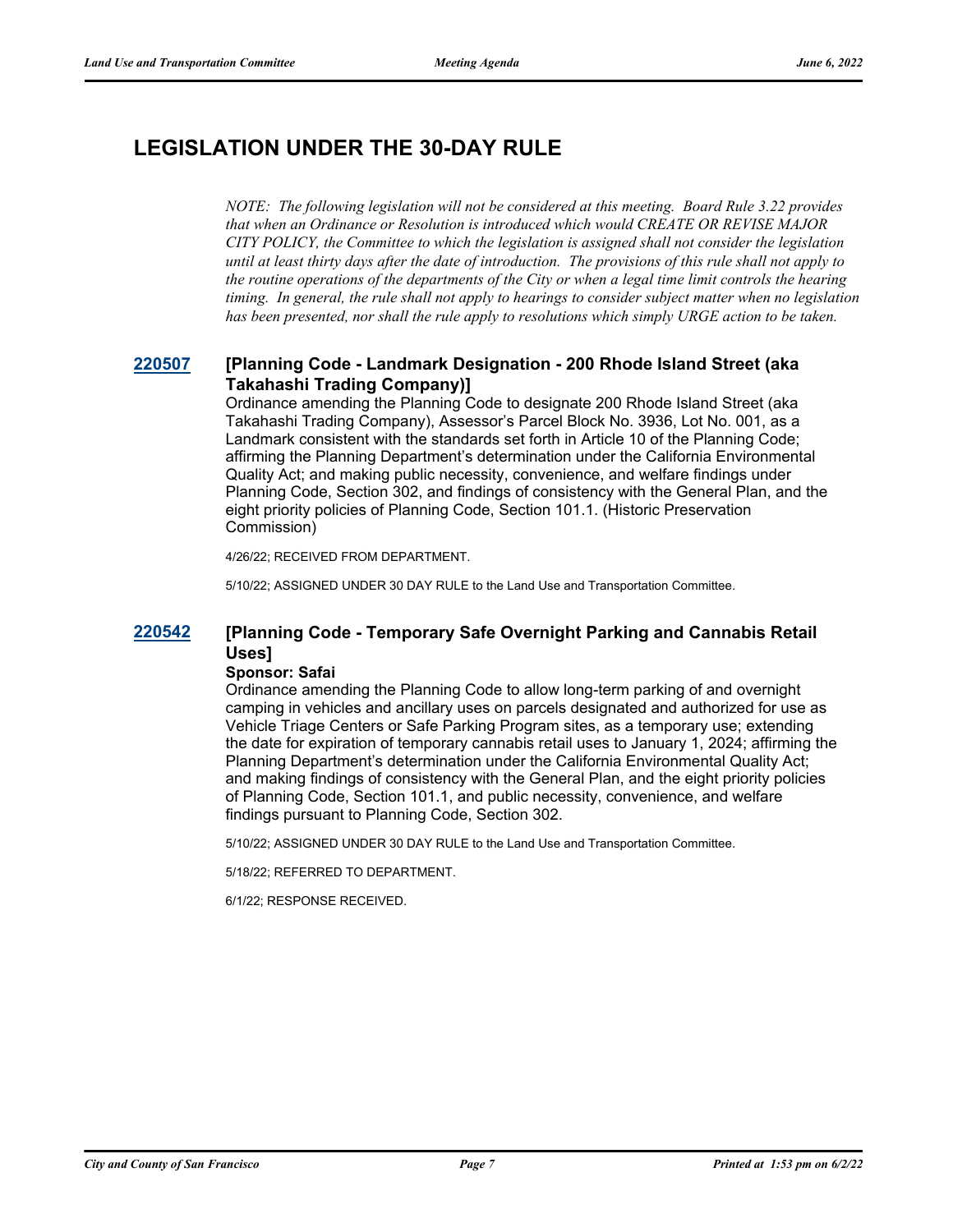#### **[220543](http://sfgov.legistar.com/gateway.aspx?m=l&id=38735) [Summary Street Vacation - Michigan Street in Connection with MUNI Metro East Improvements - Interdepartmental Property Transfer] Sponsor: Walton**

Ordinance ordering the summary street vacation of a portion of Michigan Street, generally bounded by Assessor's Parcel Block No. 4298 to the north and west, Assessor's Parcel Block No. 4310 to the east, and Cesar Chavez Street to the south, conditioned upon the San Francisco Municipal Transportation Agency ("SFMTA") Board of Directors' approval of the interdepartmental transfer of the vacation area to SFMTA, to facilitate the improvement of the MUNI Metro East maintenance facility; approving the interdepartmental transfer of the vacation area from Public Works to SFMTA, subject to the approval of the SFMTA Board of Directors; affirming the Planning Department's determination under the California Environmental Quality Act; adopting findings that the actions contemplated in this Ordinance are consistent with the General Plan, and the eight priority policies of Planning Code, Section 101.1; and authorizing official acts in furtherance of this Ordinance, as defined herein.

5/10/22; ASSIGNED UNDER 30 DAY RULE to the Land Use and Transportation Committee.

5/18/22; REFERRED TO DEPARTMENT.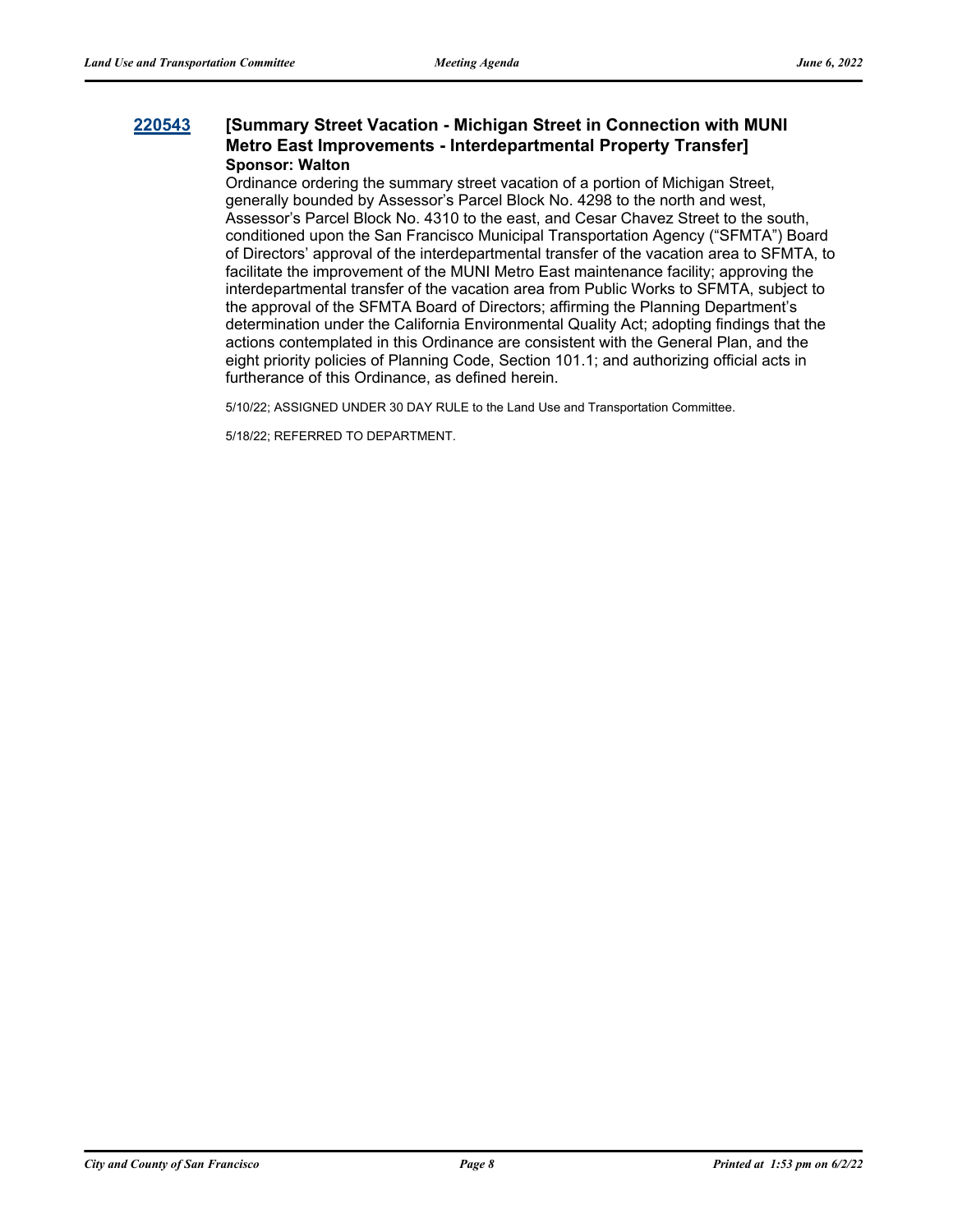#### **Agenda Item Information**

Each item on the Consent or Regular agenda may include the following documents:

1) Legislation

2) Budget and Legislative Analyst report

3) Department or Agency cover letter and/or report

4) Public correspondence

These items are available for review at City Hall, 1 Dr. Carlton B. Goodlett Place, Room 244, Reception Desk or at https://sfbos.org/legislative-research-center-lrc.

#### **Meeting Procedures**

The Board of Supervisors is the legislative body of the City and County of San Francisco. The Board has several standing committees where legislation is the subject of hearings at which members of the public are urged to testify. The full Board does not hold a second public hearing on measures which have been heard in committee.

Board procedures do not permit: 1) persons in the audience to vocally express support or opposition to statements by Supervisors or by other persons testifying; 2) ringing and use of cell phones, pagers, and similar sound-producing electronic devices; 3) bringing in or displaying signs in the meeting room; and 4) standing in the meeting room. Each member of the public will be allotted the same maximum number of minutes to speak as set by the President or Chair at the beginning of each item or public comment, excluding City representatives; except that public speakers using interpretation assistance will be allowed to testify for twice the amount of the public testimony time limit. If simultaneous interpretation services are used, speakers will be governed by the public testimony time limit applied to speakers not requesting interpretation assistance. Members of the public who want a document displayed should provide in advance of the meeting to the Clerk of the Board (bos.legislation@sfgov.org), clearly state such during testimony, and subsequently request the document be removed when they want the screen to return to live coverage of the meeting. Hard copy documents may no be shared during in-person meetings.

IMPORTANT INFORMATION: The public is encouraged to testify at Committee meetings. Persons unable to attend the meeting may submit to the City, by the time the proceedings begin, written comments regarding the agenda items. These comments will be made a part of the official public record and shall be brought to the attention of the Board of Supervisors. Written communications expected to be made a part of the official file should be submitted to the Clerk of the Board or Clerk of a Committee: 1 Dr. Carlton B. Goodlett Place, Room 244, San Francisco, CA 94102. Communications which are not received prior to the hearing may be delivered to the Clerk of the Board or Clerk of the Committee and will be shared with the Members.

COPYRIGHT: All system content that is broadcasted live during public proceedings is secured by High-bandwidth Digital Content Protection (HDCP), which prevents copyrighted or encrypted content from being displayed or transmitted through unauthorized devices. Members of the public who wish to utilize chamber digital, audio and visual technology may not display copyrighted or encrypted content during public proceedings.

AGENDA PACKET: Available on the internet at https://www.sfbos.org/meetings. Meetings are cablecast on SFGovTV, the Government Channel, at www.sfgovtv.org or Cable Channels 26, 78 or 99 (depending on your provider). For USB copies call (415) 554-4188.

LANGUAGE INTERPRETERS: Language services are available in Spanish, Chinese and Filipino at all regular and special Board and Committee meetings if made at least 48 hours in advance of the meeting to help ensure availability. For more information or to request services: Contact Wilson Ng or Arthur Khoo at (415) 554-5184.

傳譯服務: 所有常規及特別市參事會會議和常務委員會會議將提供西班牙文, 中文以及菲律賓文的傳譯服務, 但必須 在會議前最少48小時作出請求, 以確保能獲取到傳譯服務. 將因應請求提供交替傳譯服務, 以便公眾向有關政府機構 發表意見. 如需更多資訊或請求有關服務, 請致電(415) 554-5184聯絡我們.

AVISO EN ESPAÑOL: Los servicios de idiomas están disponibles en español, chino, y filipino en todas las reunions regulares y reuniones especiales de la Junta, de los Comités, si se solicita por lo menos 48 horas antes de la reunión para ayudar a garantizar su disponibilidad. Para más información o solicitar servicios, por favor contactar a (415) 554-5184.

PAUNAWA: Mayroong serbisyong pang-wika sa Espanyol, Tsino at Pilipino para sa lahat ng mga regular at espesyal na pagpupulong ng Board, at Komite ng Board. Sa kasalukuyan, mayroong serbisyo sa wikang Pilipino na maaaring hilingin, 48